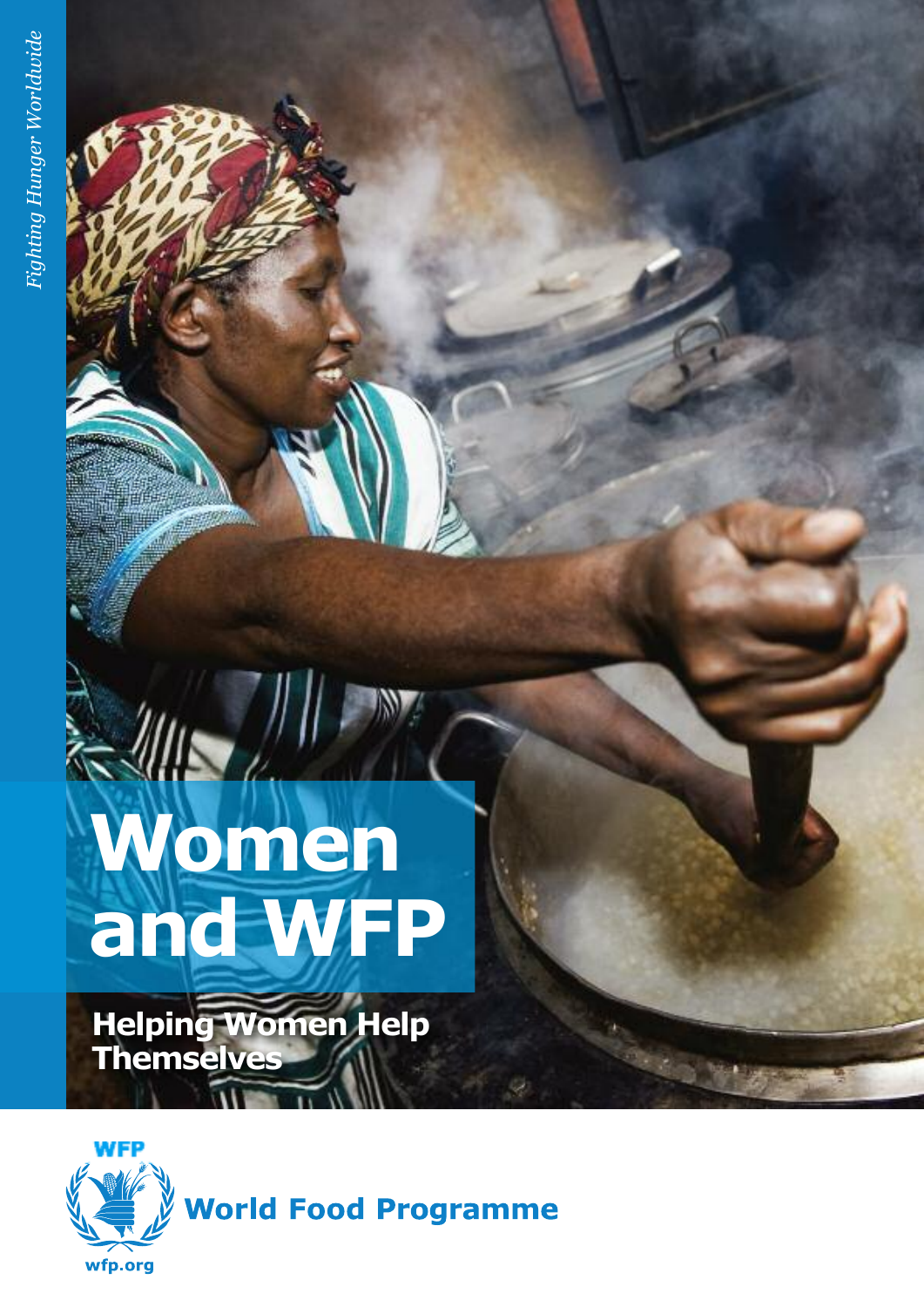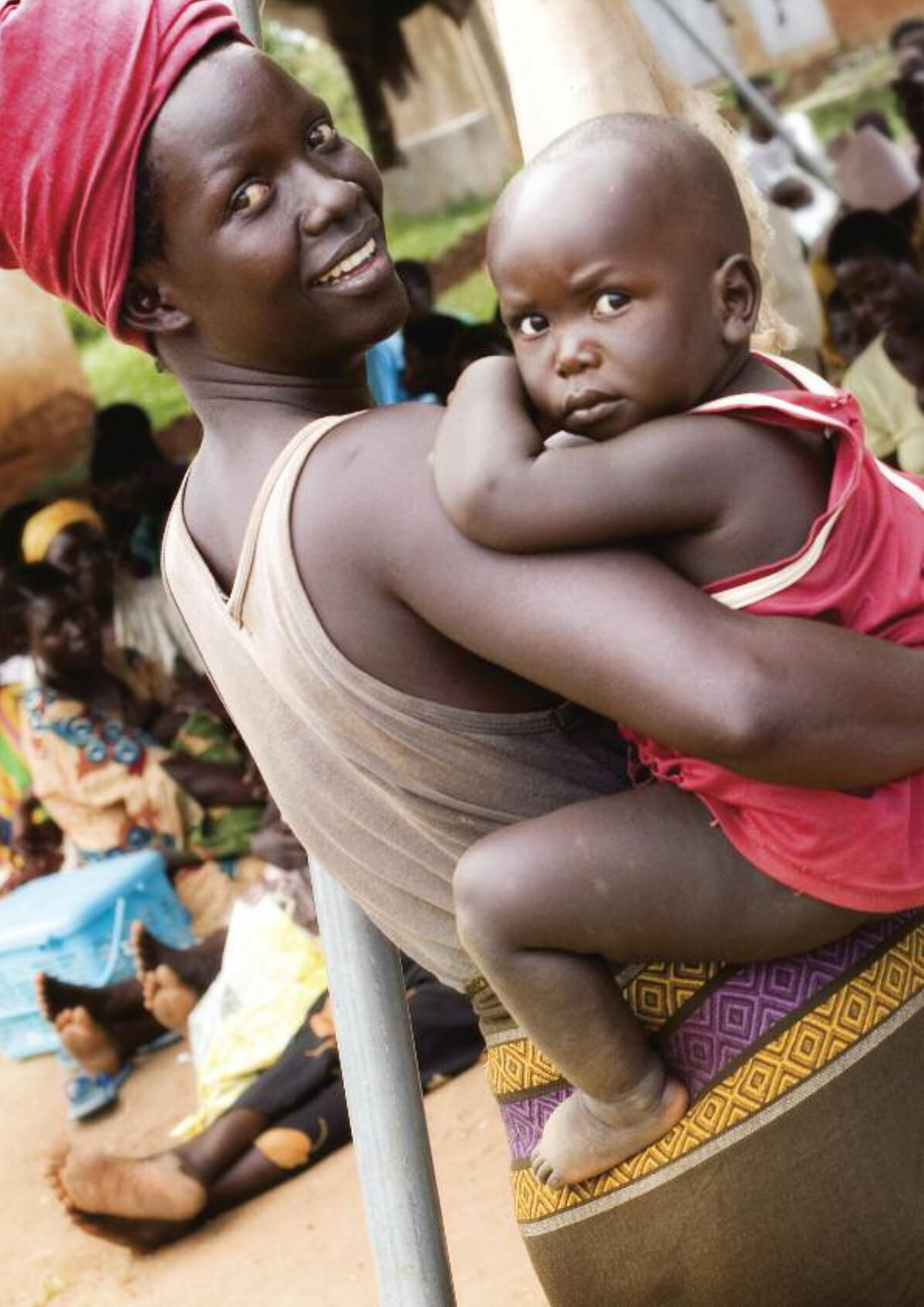## **In the Hands of a Woman**

Experience has shown that in the hands of women, food is most likely to reach the mouths of **children in need**.

The majority of WFP's beneficiaries are women and children. In many parts of the world, such as Asia and South America, more women than men are **chronically hungry**.

But women are also the **secret weapon to beat hunger**. In some countries there are more women farmers than men. And they are most often the ones who prepare food for the whole family.

**Women are the key** to improving household food security and nutritional wellbeing.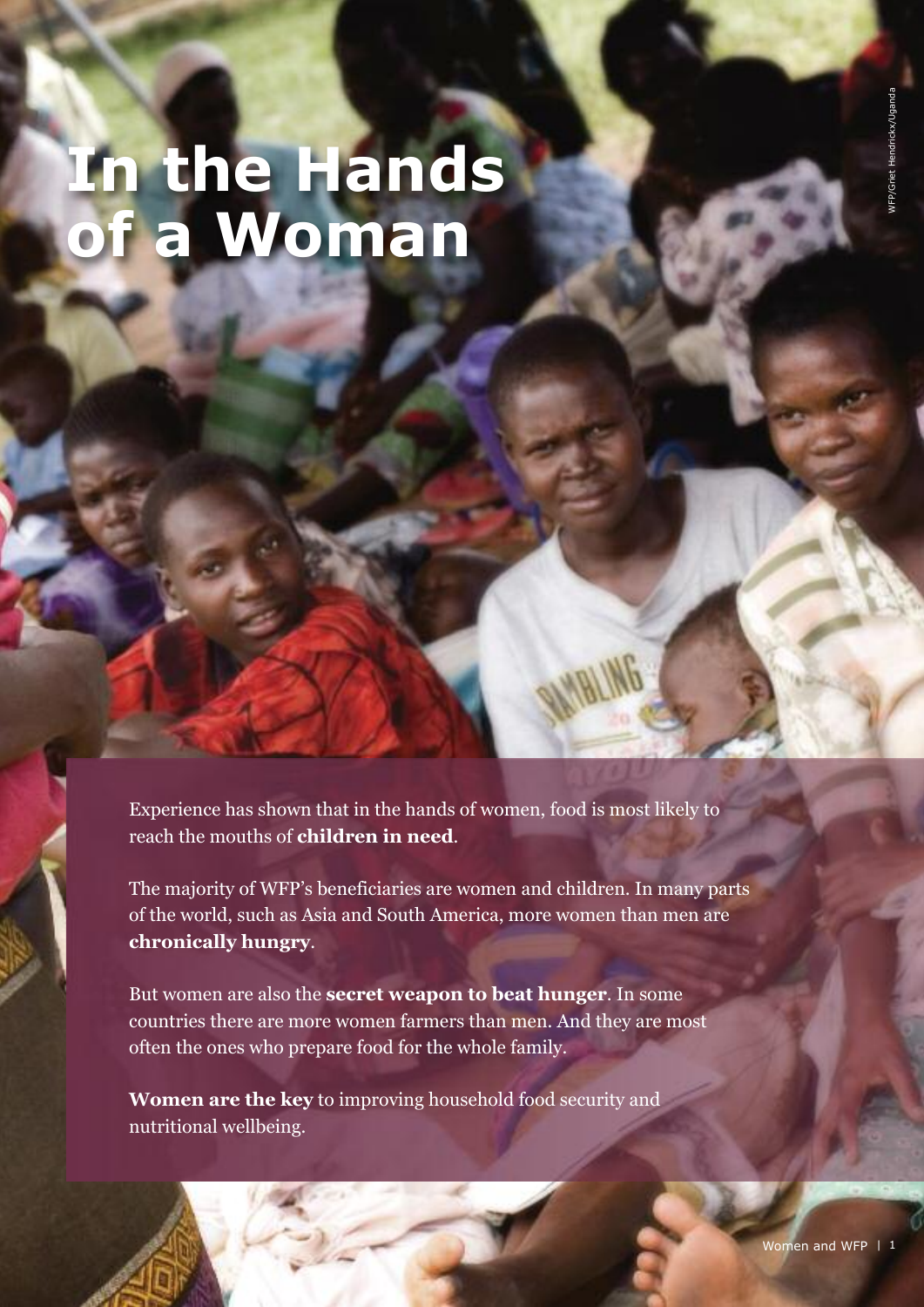





## Providing the Right Food at the Right Time

WFP puts women – mothers, girls and adolescents – at the front and centre of efforts to fight malnutrition, especially in the critical first 1,000 days.

We now know that malnutrition in the first two years of life, starting in the mother's womb, can lead to irreversible damage to children's minds and bodies. WFP nourishes children and adults through the whole life cycle. It's an investment in the next generation.

Malnourished mothers are more likely to die in childbirth. And mothers who were undernourished as girls are 40 percent more likely to give birth to children who do not survive to age five. This is called inter-generational undernutrition.

Undernourished children are more likely to get sick, have trouble concentrating in school, and when they grow up, they often earn less money. So WFP targets its food interventions to reach pregnant women and mothers of small children to make sure they get the right food at the right time.

#### **Using Special Products**

We have scaled up the use of special products specially designed to boost nutrition in the under-twos. We use vitamin-packed peanut pastes, for example, and *Wawa Mum*, a locally-produced chickpea product developed by WFP, to fight and prevent malnutrition.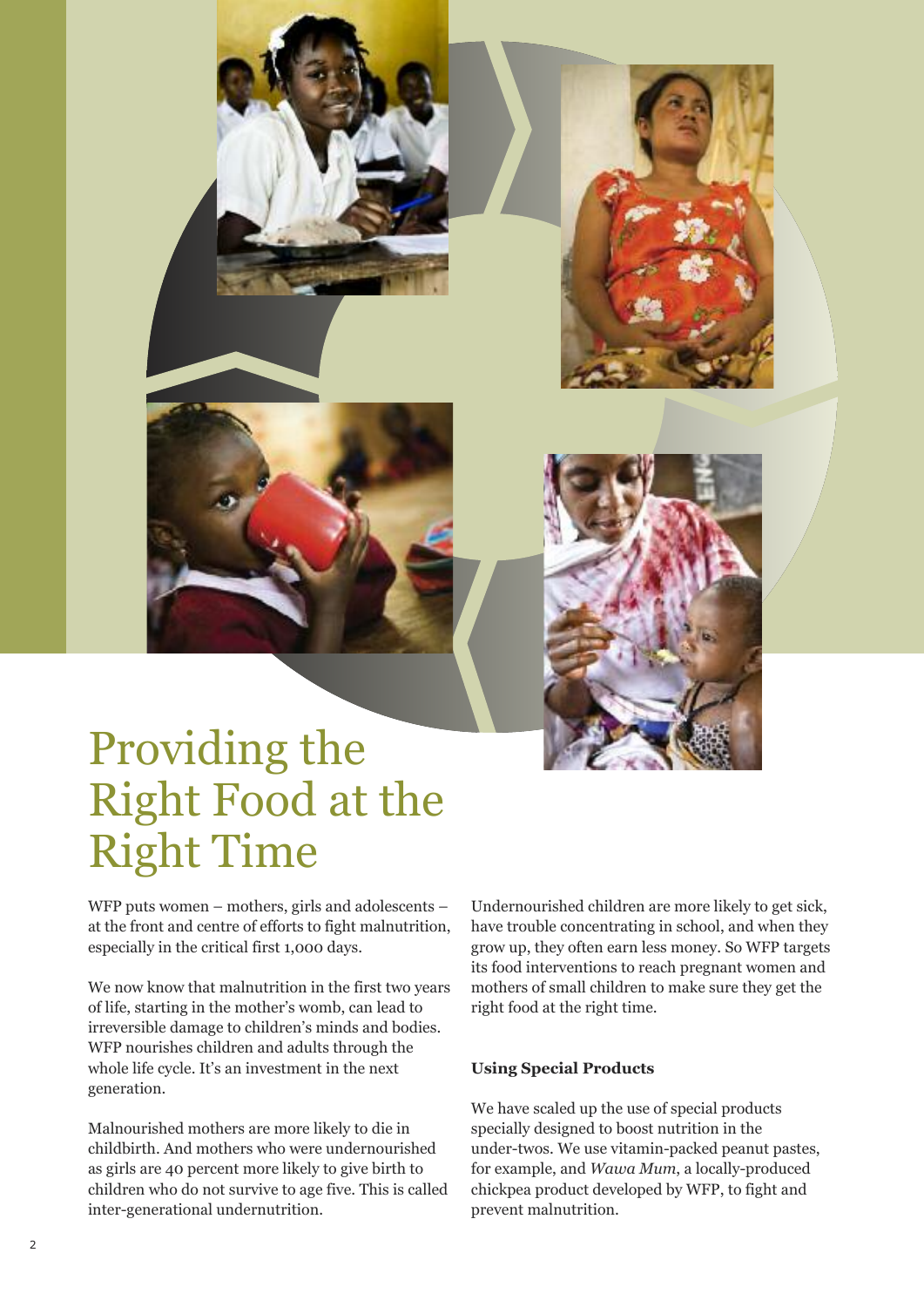## 1,000 days plus The Power of School Meals

An extra year of primary school boosts girls' eventual wages by 10 to 20 percent. An extra year of secondary school: 15 to 25 percent.

WFP's school meals and take-home rations provide an incentive to families to send their girls to school and to nourish them while there. A hungry girl finds it difficult to concentrate, is unable to learn or may not even be able to go to school because she has to stay at home to do housework. She may have to work to help her family eat.

School meals and take-home rations help keep girls in schools, and lower dropout rates. Keeping adolescent girls in schools gives them a better education and contributes to raising the age at which they marry or have children.



#### **Fatuma's Story**



NAIROBI — Fatuma could have been married at fifteen. She could have been like most Somali girls, who never get a secondary education. She could have stayed in the refugee camp where she grew up, helping her mother fetch water and firewood.

But Fatuma Omar is no ordinary girl. She grew up in a one-room shack and went to school in Dadaab, the world's largest refugee camp. But she came top in exams and won a scholarship to Kenya Girls' High School in Nairobi.

"When I complete my secondary education, I want to go to university, and in university I want to do medicine. I want to be a doctor," she says.

Fatuma remembers the WFP school meals she ate at break-time. "We used to drink porridge in class, and it helped us. You find yourself hungry, and you are in class, and you have lessons to revise and do all that stuff. In Dadaab you depend on that food," she says.

Fatuma's mother, Jama Salat, encouraged her daughter to go to boarding school rather than marry.

"It was me taking care that she should not marry," she says. "If she studies something, she can first help herself and then help her mother. Because ignorance means darkness."

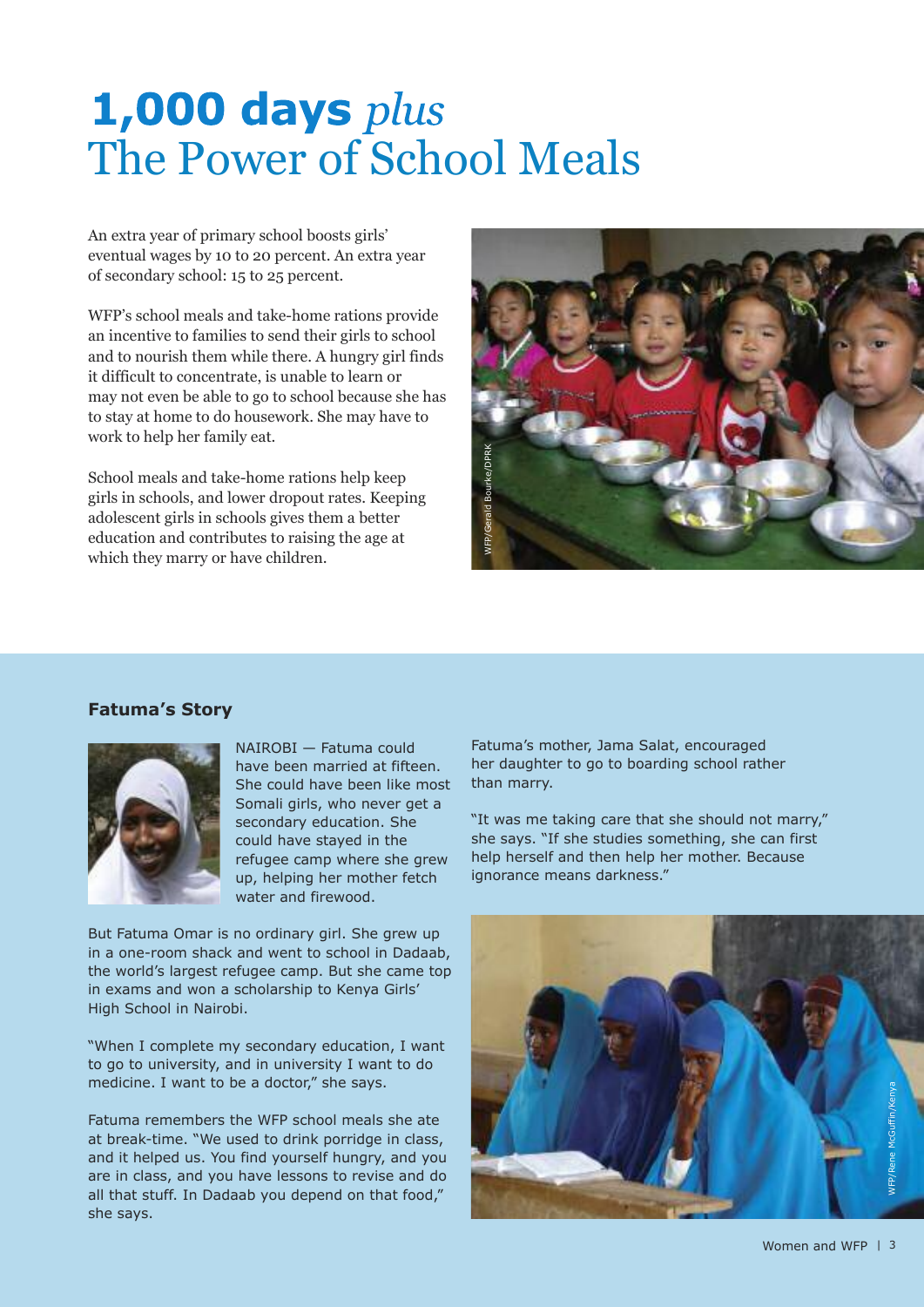## WFP Helps Women Farmers



Women are responsible for almost half of the world's food production and in some developing countries they make up 60 percent of the agricultural labour force.

Yet women receive only a fraction of the credit made available to the agricultural sector. They get fewer tools and less training.

#### **Adding Value**

Working with partners, WFP supports women farmers by providing seeds, fertilizer, access to finance, markets and support for processing – which gives products added value.

WFP encourages women to cultivate kitchen gardens to increase the range of foods their families eat, or vegetable gardens to increase their income and grow food for use in school meals programmes.

A mother works in a vegetable garden in Chuquisaca, Bolivia, as her child looks on. In rural areas, almost 80 percent of Bolivians live below the poverty line and 90 percent suffer from micronutrient deficiencies.

WFP supports women to help diversify diets and improve nutrition for the whole family.

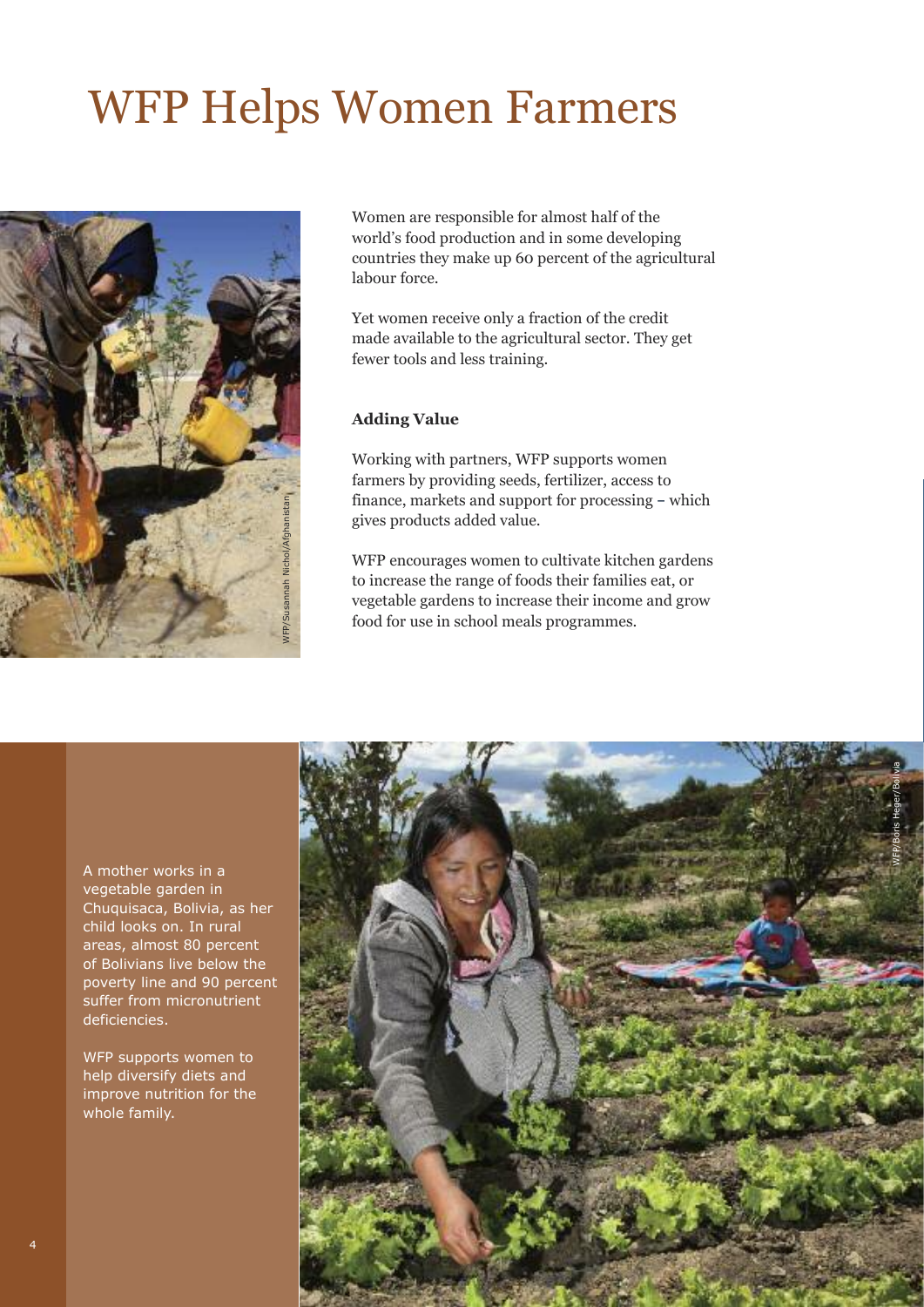## Purchase for Progress (P4P)

Purchase for Progress is an innovative initiative that supports smallholder farmers – particularly women – by helping them become competitive players in the market place.

Under P4P, WFP buys agricultural produce from farmers at a fair price and encourages smallholders to increase and improve the quality of production.

As the largest humanitarian agency in the world, WFP purchases food for distribution in its assistance programmes and increasingly it is buying from small farmers. The P4P pilot in 21 countries seeks to turn WFP's local food procurement into a tool for working on long-term solutions to hunger and poverty.

WFP programmes and initiatives, like P4P, are designed with women in mind, to make sure they are involved and have a voice.

#### **Juana's story**





"We are no longer subsistence farmers – we are now simply farmers! Now, we do business," says Juana de los Angeles de Cabrera, a smallholder farmer from El Salvador.

Juana, 38, grows maize and beans for a living on a plot of 1.4 hectares. The mother of three is a member of the AGRISAL farmers' association, which was selected to be part of the Purchase for Progress (P4P) initiative in 2009.

Almost half the smallholders in the area are women, as many men have migrated to the city, looking for work.

Through P4P, Juana received training at a Farmers' Field School. She got credit and bought fertilisers to increase the yield on her maize crop. She and her association were able to sell grain to WFP for use in school meals and food distribution programmes.

"With P4P, we saw the benefits of selling a cleaned and graded grain. We learned how to dry, clean and fumigate it to improve its quality, and we obtained a higher price," she says.

"I was able to buy more food for my family and also save money for the inputs required for the next agricultural season."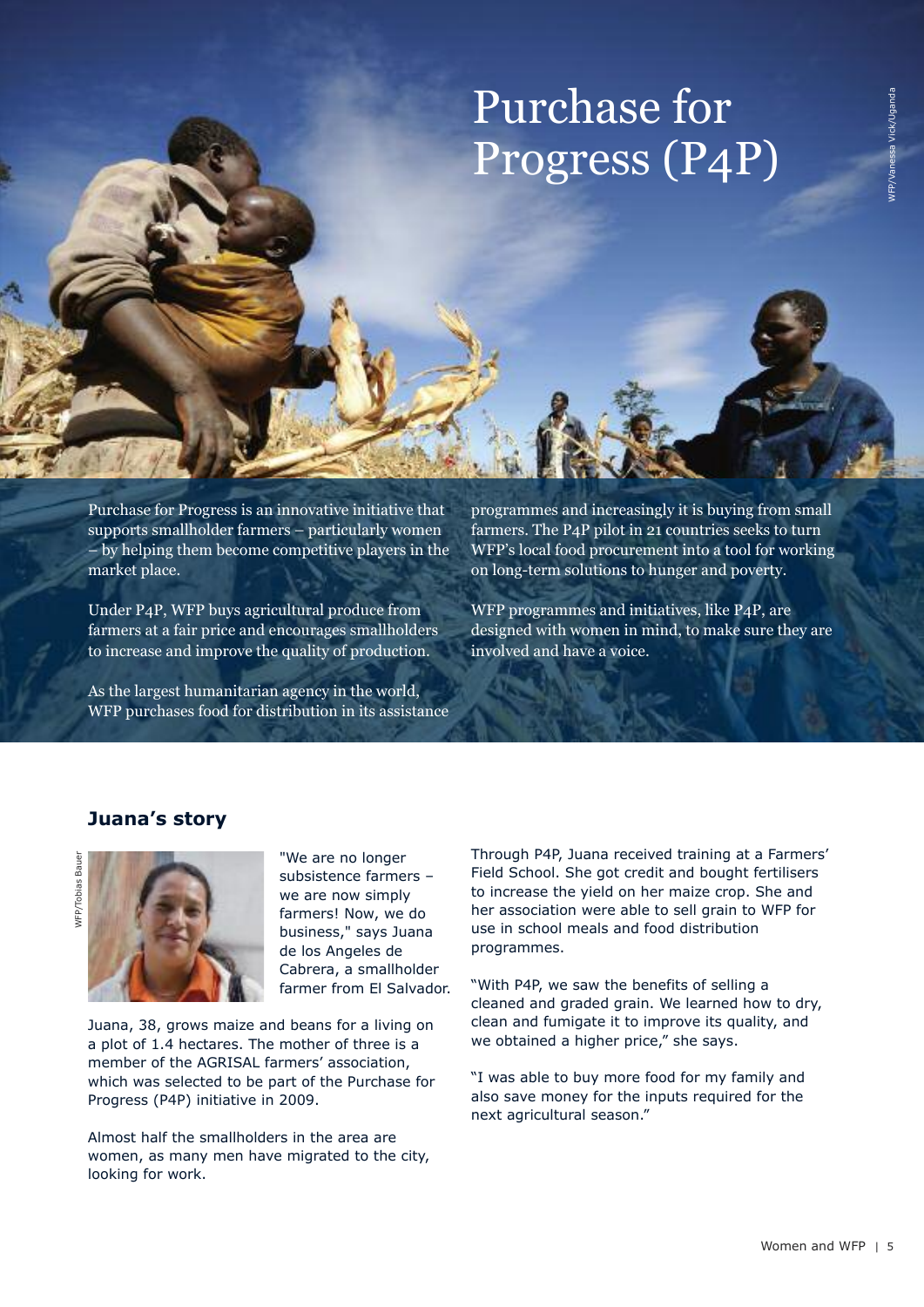## WFP's Gender Policy

An evaluation of WFP's Gender Policy found that: "Unlike many United Nations and donor agencies, WFP [has gone] beyond rhetoric to require specific, strategic actions at the operational level. This resulted in increased visibility and inclusion of women, and laid strong foundations for gender mainstreaming."

Gender equality is not merely socially desirable: it is critical to the reduction of poverty and hunger and it is linked to the achievement of WFP's strategic objectives. WFP seeks to promote gender equality and the empowerment of women.

The Gender Policy commits WFP to:

- Continue providing food assistance for pregnant women, nursing mothers, children under five and adolescent girls
- Continue making women the food entitlement holders
- Continue facilitating the participation of women in food distribution committees
- Continue improving access to education and reducing the gender gap in schools.



WFP believes its mission can only be achieved if women, men, girls and boys are equal in terms of opportunities, access to resources and services, and participation in decisions.

#### **When Disaster Strikes**

During sudden food crises, women, children and babies can become quickly malnourished.

Research has shown that more women die than men as the direct and indirect result of natural disasters. One study found that during a disaster, women and children were 14 times more likely than men to die.

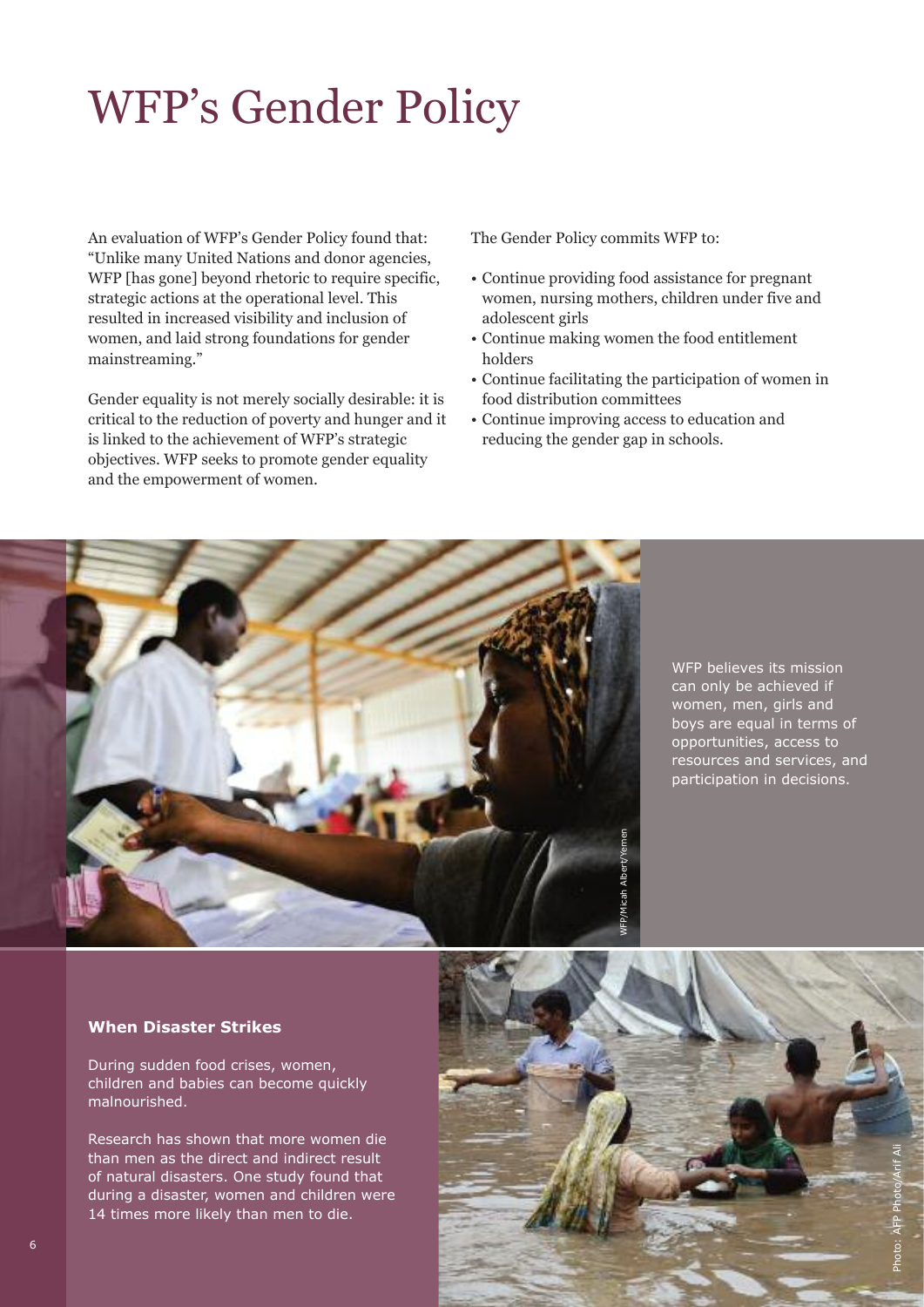## Empowering Women

WFP is dedicated to lifting women out of food insecurity. Beyond emergency food assistance, where WFP is saving the lives of women every day, there are many programmes, worldwide, that empower and protect women and girls.



#### **Food for Work and Food for Training**

In Goma, in the Democratic Republic of Congo, women work at sewing machines as part of a food-for-training programme for displaced people. Food for Work and Food for Training provide food rations to women in exchange for work that benefits their communities.

Investing in women is an investment that will pay dividends for generations to come.

#### **SAFE Stoves**

Many women cook food in smoky environments where indoor air pollution harms their health. They spend hours collecting firewood away from home, exposed to the risk of sex attacks or other hazards.

Fuel-efficient stoves are being used in places like Haiti, Sri Lanka, Sudan and Uganda as a powerful way of ensuring women are protected and able to cook nutritious meals at home. The initiative is known as SAFE (Safe Access to Firewood and Alternative Energy in Humanitarian Settings).





#### **Cash and Vouchers**

WFP uses innovative ways to deliver assistance, such as cash transfers for food or electronic "e-vouchers" delivered by mobile phone.

In Syria, Iraqi refugees receive a text message on their phone which acts as an electronic food voucher. They can exchange all or part of it in selected shops for a range of food items, including fresh foods such as cheese and eggs.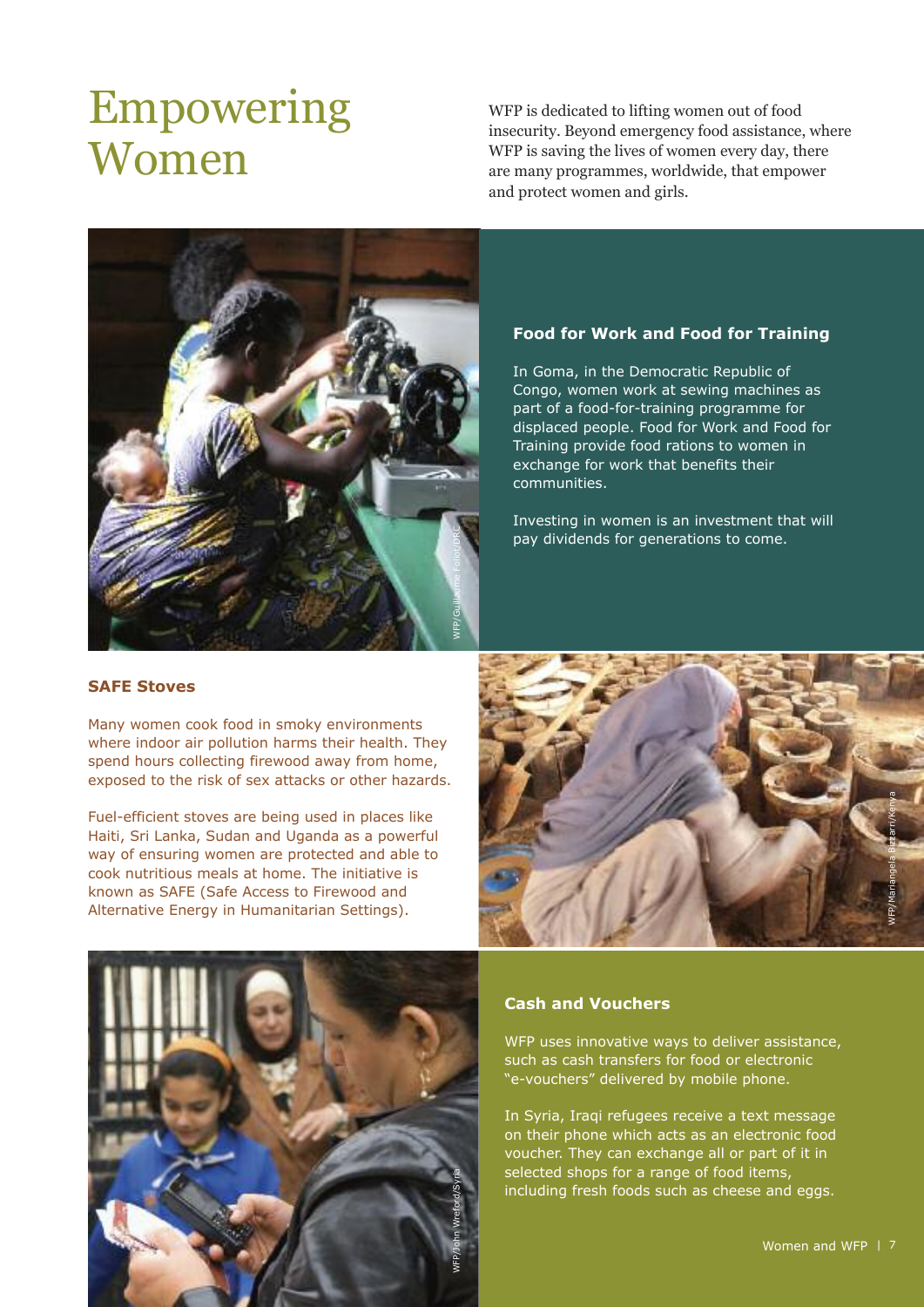## Women and Hunger: **10 Facts**



- Following natural disasters, **women and girls suffer 2 more** from shortages of food.
- Research confirms that putting more income **in the 3 hands of women** yields beneficial results for health, education and child nutrition.
- Closing the gender gap in agriculture by **giving 4 women farmers more resources** could bring the number of hungry people in the world down by 100 – 150 million people.
- Surveys in a wide range of countries have shown that women provide 85 – 90 percent of the time spent on **household food preparation**. **5**
- Women in Africa work an average of **50 percent 6 longer** each day than men.
- **7** Worldwide, for every 100 boys out of school there are 122 girls. But in some countries the **gender gap** is much wider. For every 100 boys out of school in Benin there are 257 girls, in Yemen 270 girls, in Iraq 316 girls, and in India 426 girls.
- **Educated mothers** have healthier families. Their **8** children are better nourished, are less likely to die in infancy and more likely to attend school.
- Around half of all pregnant women in developing **9** countries are anaemic. Iron deficiency causes around 110,000 **deaths during childbirth** each year.
- 10 Malnourished mothers often give birth to **underweight**<br> **10** habies who are 20 percent more likely to die before **babies** who are 20 percent more likely to die before the age of five. Up to 17 million children are born underweight every year.

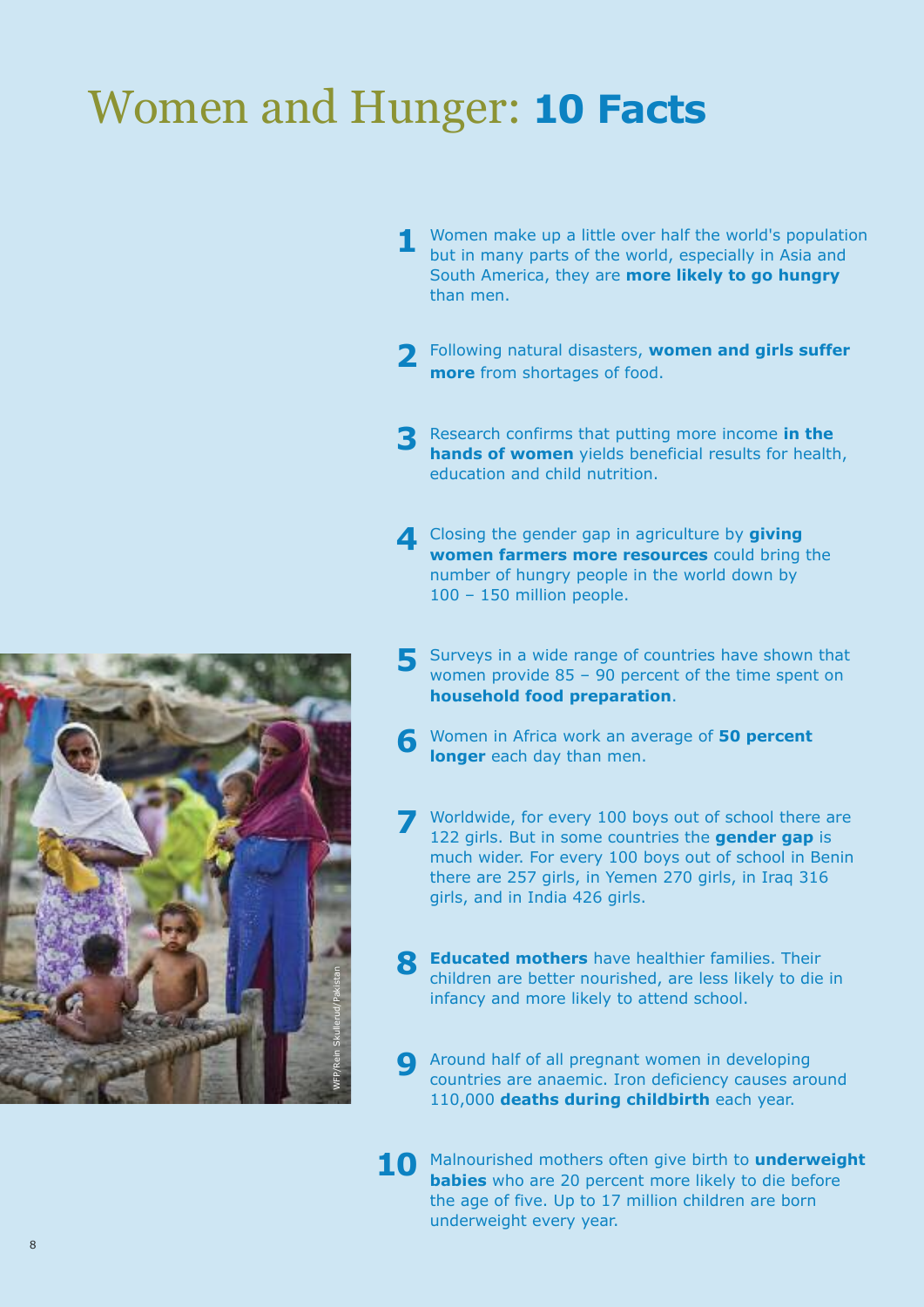

#### **Our Fight Against Hunger**

WFP's increasing focus on women has led to new initiatives such as Women4Women and the Women's Empowerment Fund. These aim to harness the natural link between the women WFP helps overcome hunger and the women who can raise money and awareness through fundraising, online activities and networking.



**"People often ask me, what can be done to defeat hunger? If you had all the resources in the world to end hunger, what would you do? My answer is simple: empower women, because women are the secret weapon to fight hunger."**

Josette Sheeran, WFP Executive Director